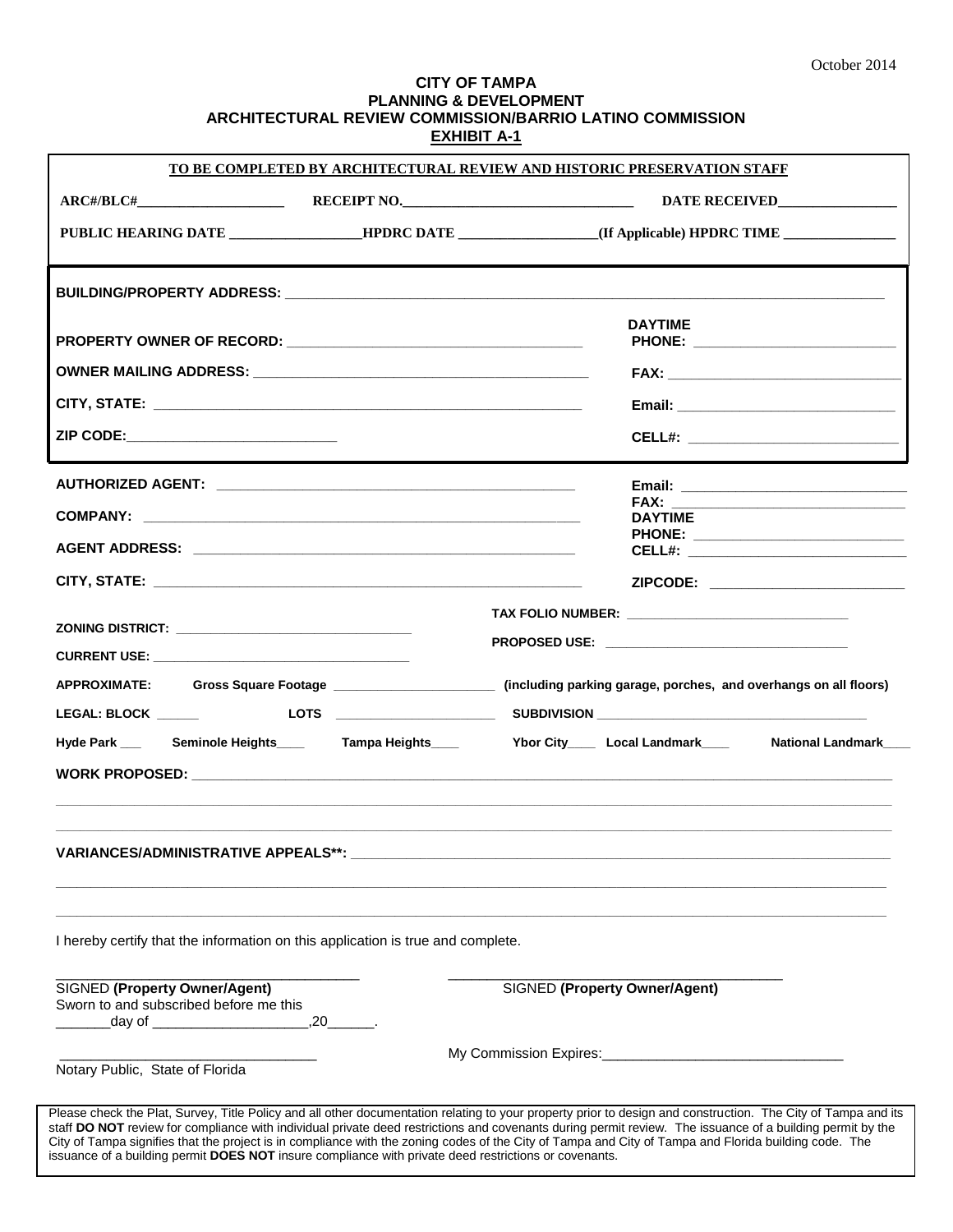|  |  | October 2014 |
|--|--|--------------|
|--|--|--------------|

| <b>CITY OF TAMPA</b><br><b>PLANNING &amp; DEVELOPMENT</b><br>ARCHITECTURAL REVIEW COMMISSON/BARRIO LATINO COMMISSION<br><b>EXHIBIT A-2</b>                                                                                                                                                                                                                                                                                                      |                                                                                                                                                                                                                                                                                                                                                                                                                                                                                |                                                                                                                                                                                                                                                                                                                                                                                                                                                                                                                                                                                                                                                                      |  |  |  |
|-------------------------------------------------------------------------------------------------------------------------------------------------------------------------------------------------------------------------------------------------------------------------------------------------------------------------------------------------------------------------------------------------------------------------------------------------|--------------------------------------------------------------------------------------------------------------------------------------------------------------------------------------------------------------------------------------------------------------------------------------------------------------------------------------------------------------------------------------------------------------------------------------------------------------------------------|----------------------------------------------------------------------------------------------------------------------------------------------------------------------------------------------------------------------------------------------------------------------------------------------------------------------------------------------------------------------------------------------------------------------------------------------------------------------------------------------------------------------------------------------------------------------------------------------------------------------------------------------------------------------|--|--|--|
| <b>BUILDING COMPONENTS AND MATERIAL LIST</b>                                                                                                                                                                                                                                                                                                                                                                                                    |                                                                                                                                                                                                                                                                                                                                                                                                                                                                                |                                                                                                                                                                                                                                                                                                                                                                                                                                                                                                                                                                                                                                                                      |  |  |  |
| <b>FOUNDATION</b><br>(indicate materials)<br>$\Box$<br>$\Box$<br>slab on grade<br>□<br>□<br><b>EXTERIOR WALL MATERIAL</b><br>(indicate type & size)<br>wood siding<br>$\Box$<br>brick<br>$\Box$<br>□<br>shingles<br>$\Box$<br>□<br>TRIM(indicate type, size &<br>material)<br><b>WINDOWS</b> (indicate type & size)<br>□ casement<br>double hung<br>□<br>fixed pane<br>□<br>glazing_<br>□<br>shutters<br>□<br>awnings (indicate materials)<br>□ | ROOF(indicate type & material)<br>tile<br>$\Box$<br>□ shingle<br>metal<br>$\Box$<br>built-up-roof<br>$\Box$<br>soffit<br>$\Box$<br>$\Box$<br><b>PORCH</b> (indicate materials)<br>columns/ supports<br>$\Box$<br>railings<br>$\Box$<br>ceilings<br>$\Box$<br>ornamentation<br>$\Box$<br>$\Box$<br><b>LANDSCAPE ELEMENTS</b><br>(indicate materials)<br>$\square$ planters<br>$\Box$ fences<br>$\square$ retaining walls<br><b>FIRST FLOOR ELEVATION</b><br><b>GARAGE DOORS</b> | <b>TYPE OF WORK</b><br>addition<br>$\Box$<br>new sign<br>◧<br>demolition<br>$\Box$<br>exterior remodeling/ repairs<br>$\Box$<br>new construction<br>$\Box$<br>relocation<br>$\Box$<br>roof repair/ replace<br>$\Box$<br>site improvements<br>$\Box$<br>new fence<br>$\Box$<br>driveway<br>□<br>sign<br>$\Box$<br>variance<br>$\Box$<br>$\Box$<br><b>DOORS</b> (indicate type & size)<br>Wood:<br>panel<br>$\Box$<br>french<br>$\Box$<br>$\Box$<br>screen<br>sliding glass<br>$\Box$<br>$\Box$<br><b>SIGN</b><br>wall<br>□<br>$\Box$<br>ground<br>pylon<br>□<br>window<br>□<br>encroachment<br>$\Box$<br><b>STREET FURNITURE</b><br>Describe_________________________ |  |  |  |
|                                                                                                                                                                                                                                                                                                                                                                                                                                                 |                                                                                                                                                                                                                                                                                                                                                                                                                                                                                |                                                                                                                                                                                                                                                                                                                                                                                                                                                                                                                                                                                                                                                                      |  |  |  |

The aforementioned represents the building components and materials being proposed for ARC/BLC \_ Any changes will be approved by the Architectural Review Commission/Barrio Latino Commission .

\_\_\_\_\_\_\_\_\_\_\_\_\_\_\_\_\_\_\_\_\_\_\_\_\_\_\_\_\_\_\_\_\_\_\_\_\_\_\_